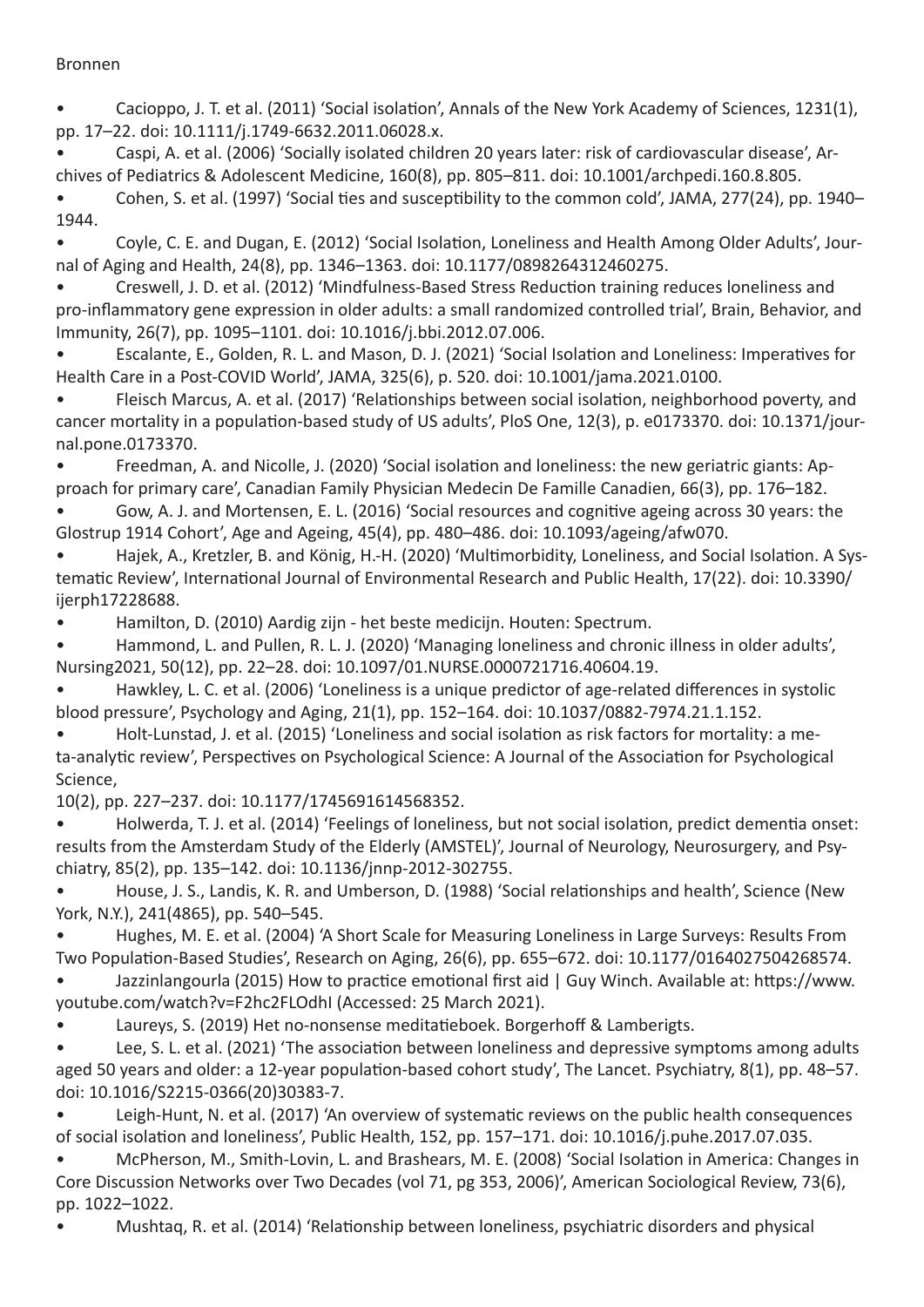health ? A review on the psychological aspects of loneliness', Journal of clinical and diagnostic research:JC-DR, 8(9), pp. WE01-04. doi: 10.7860/JCDR/2014/10077.4828.

Nagasawa, M. et al. (2015) 'Social evolution. Oxytocin-gaze positive loop and the coevolution of human-dog bonds', Science (New York, N.Y.), 348(6232), pp. 333–336. doi: 10.1126/science.1261022.

Oman, D., Thoresen, C. E. and McMahon, K. (1999) 'Volunteerism and Mortality among the Community-dwelling Elderly', Journal of Health Psychology, 4(3), pp. 301–316. doi: 10.1177/135910539900400301.

• Ornish, D. and Ornish, A. (2019) Undo It! OrniHow Simple Lifestyle Changes Can Reverse Most Chronic Diseases. Ballantine Books.

Petitte, T. et al. (2015) 'A Systematic Review of Loneliness and Common Chronic Physical Conditions in Adults', The Open Psychology Journal, 8(Suppl 2), pp. 113–132. doi: 10.2174/1874350101508010113.

Pinquart, M. and Duberstein, P. R. (2010) 'Associations of social networks with cancer mortality: a meta-analysis', Critical Reviews in Oncology/Hematology, 75(2), pp. 122–137. doi: 10.1016/j.critrevonc.2009.06.003.

Spitzer, M. (no date) Eenzaamheid : de impact van sociaal isolement. Available at: https://www. bibliotheek.be/catalogus/manfred-spitzer/eenzaamheid-de-impact-van-sociaal-isolement/boek/library-marcvlacc\_10156206 (Accessed: 28 April 2021).

Sutin, A. R. et al. (2020) 'Loneliness and Risk of Dementia', The Journals of Gerontology. Series B, Psychological Sciences and Social Sciences, 75(7), pp. 1414–1422. doi: 10.1093/geronb/gby112.

Tabue Teguo, M. et al. (2016) 'Feelings of Loneliness and Living Alone as Predictors of Mortality in the Elderly: The PAQUID Study', Psychosomatic Medicine, 78(8), pp. 904–909. doi: 10.1097/ PSY.0000000000000386.

Valtorta, N. K. et al. (2016) 'Loneliness and social isolation as risk factors for coronary heart disease and stroke: systematic review and meta-analysis of longitudinal observational studies', Heart (British Cardiac Society), 102(13), pp. 1009–1016. doi: 10.1136/heartjnl-2015-308790.

Matthew D. Lieberman and Naomi I. Eisenberger, "Neuroscience. Pains and Pleasures of Social Life," Science (New York, N.Y.) 323, no. 5916 (February 13, 2009): 890–91, https://doi.org/10.1126/ science.1170008.

Iris B. Mauss et al., "The Pursuit of Happiness Can Be Lonely," Emotion (Washington, D.C.) 12, no. 5 (October 2012): 908–12, https://doi.org/10.1037/a0025299.

• "Eenzaamheid En Depressie," accessed April 22, 2021, https://depressiehulp.be/thema/depressie-oorzaken-eenzaamheid.

Mary Elizabeth Hughes et al., "A Short Scale for Measuring Loneliness in Large Surveys: Results From Two Population-Based Studies," Research on Aging 26, no. 6 (2004): 655–72, https://doi. org/10.1177/0164027504268574.

• Miller McPherson, Lynn Smith-Lovin, and Matthew E. Brashears, "Social Isolation in America: Changes in Core Discussion Networks over Two Decades," American Sociological Review 71, no. 3 (June 1, 2006): 353–75, https://doi.org/10.1177/000312240607100301.

• "Denk Je Aan Zelfmoord? Test Jezelf | 113, 0800-0113," accessed April 30, 2021, https://www.113. nl/ik-denk-aan-zelfmoord/test-jezelf.

"Denk Je Aan Zelfmoord? Test Jezelf | 113, 0800-0113."

John T. Cacioppo, James H. Fowler, and Nicholas A. Christakis, "Alone in the Crowd: The Structure and Spread of Loneliness in a Large Social Network," Journal of Personality and Social Psychology 97, no. 6 (December 2009): 977–91, https://doi.org/10.1037/a0016076.

Miller McPherson, Lynn Smith-Lovin, and Matthew E. Brashears, "Social Isolation in America: Changes in Core Discussion Networks over Two Decades (Vol 71, Pg 353, 2006)," American Sociological Review 73, no. 6 (December 2008): 1022–1022.

Ethan Kross et al., "Facebook Use Predicts Declines in Subjective Well-Being in Young Adults," PloS One 8, no. 8 (2013): e69841, https://doi.org/10.1371/journal.pone.0069841.

Holly B. Shakya and Nicholas A. Christakis, "Association of Facebook Use With Compromised Well-Being: A Longitudinal Study," American Journal of Epidemiology 185, no. 3 (01 2017): 203–11, https://doi. org/10.1093/aje/kww189.

Brian A. Primack et al., "Social Media Use and Perceived Social Isolation Among Young Adults in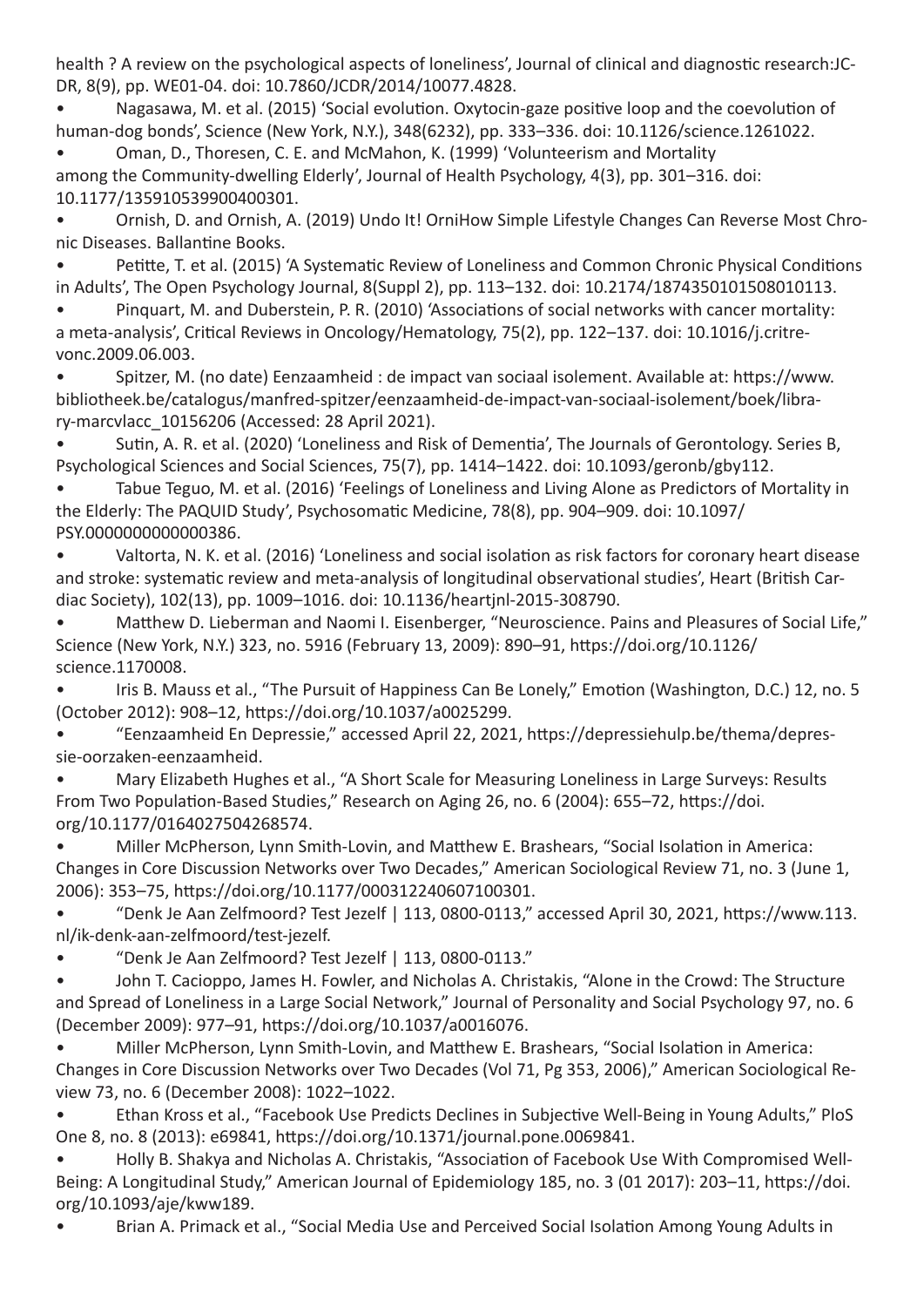the U.S," American Journal of Preventive Medicine 53, no. 1 (July 2017): 1–8, https://doi.org/10.1016/j. amepre.2017.01.010.• McPherson, Smith-Lovin, and Brashears, "Social Isolation in America."

• "Get Help with Loneliness," nhs.uk, February 2, 2021, https://www.nhs.uk/mental-health/feelings-symptoms-behaviours/feelings-and-symptoms/feeling-lonely/.

Allen R. McConnell et al., "Friends with Benefits: On the Positive Consequences of Pet Ownership," Journal of Personality and Social Psychology 101, no. 6 (December 2011): 1239–52, https://doi. org/10.1037/a0024506.

Christina Sagioglou and Tobias Greitemeyer, "Facebook's Emotional Consequences: Why Facebook Causes a Decrease in Mood and Why People Still Use It," Computers in Human Behavior 35 (June 2014): 359–63, https://doi.org/10.1016/j.chb.2014.03.003.

Adam D. I. Kramer, Jamie E. Guillory, and Jeffrey T. Hancock, "Experimental Evidence of Massive-Scale Emotional Contagion through Social Networks," Proceedings of the National Academy of Sciences of the United States of America 111, no. 24 (17 2014): 8788–90, https://doi.org/10.1073/pnas.1320040111.

Marion K. Underwood and Samuel E. Ehrenreich, "The Power and the Pain of Adolescents' Digital Communication: Cyber Victimization and the Perils of Lurking," American Psychologist 72, no. 2 (March 2017): 144–58, https://doi.org/10.1037/a0040429.

Katerina Lup, Leora Trub, and Lisa Rosenthal, "Instagram #instasad?: Exploring Associations among Instagram Use, Depressive Symptoms, Negative Social Comparison, and Strangers Followed," Cyberpsychology, Behavior and Social Networking 18, no. 5 (May 2015): 247–52, https://doi.org/10.1089/cyber.2014.0560.

Hilde Timenes Mikkelsen et al., "Health-Related Quality of Life Is Strongly Associated with Self-Efficacy, Self-Esteem, Loneliness, and Stress in 14-15-Year-Old Adolescents: A Cross-Sectional Study," Health and Quality of Life Outcomes 18, no. 1 (November 2, 2020): 352, https://doi.org/10.1186/s12955-020- 01585-9.

Claudia Marino et al., "The Associations between Problematic Facebook Use, Psychological Distress and Well-Being among Adolescents and Young Adults: A Systematic Review and Meta-Analysis," Journal of Affective Disorders 226 (January 15, 2018): 274–81, https://doi.org/10.1016/j.jad.2017.10.007.

Eline Frison and Steven Eggermont, "'Harder, Better, Faster, Stronger': Negative Comparison on Facebook and Adolescents' Life Satisfaction Are Reciprocally Related," Cyberpsychology, Behavior and Social Networking 19, no. 3 (March 2016): 158–64, https://doi.org/10.1089/cyber.2015.0296.

Helen Cheng and Adrian Furnham, "Personality, Peer Relations, and Self-Confidence as Predictors of Happiness and Loneliness," Journal of Adolescence 25, no. 3 (June 2002): 327–39, https://doi.org/10.1006/ jado.2002.0475.

• Sherry Turkle, Alone Together: Why We Expect More from Technology and Less from Each Other, 1st

edition (New York, NY: Basic Books, 2012).

Russell B. Clayton, Alexander Nagurney, and Jessica R. Smith, "Cheating, Breakup, and Divorce: Is Facebook Use to Blame?," Cyberpsychology Behavior and Social Networking 16, no. 10 (October 1, 2013): 717–20, https://doi.org/10.1089/cyber.2012.0424.

• Clayton, Nagurney, and Smith.

Manfred Spitzer, "Digiziek," accessed April 29, 2021, https://www.bol.com/nl/f/digiziek/920000005 6513448/?country=BE.

Chiungjung Huang, "A Meta-Analysis of the Problematic Social Media Use and Mental Health," The International Journal of Social Psychiatry, December 9, 2020, 20764020978434, https://doi. org/10.1177/0020764020978434.

Sagioglou and Greitemeyer, "Facebook's Emotional Consequences."

Eve Escalante, Robyn L. Golden, and Diana J. Mason, "Social Isolation and Loneliness: Imperatives for Health Care in a Post-COVID World," JAMA 325, no. 6 (February 9, 2021): 520, https://doi.org/10.1001/ jama.2021.0100.

• Thobile Malinga, Bey-Marrié Schmidt, and Charles Shey Wiysonge, "Cochrane Corner: Video Calls for Reducing Social Isolation and Loneliness in Older People," The Pan African Medical Journal 35, no. Suppl 2 (2020): 78, https://doi.org/10.11604/pamj.supp.2020.35.24283.

Turkle, Alone Together.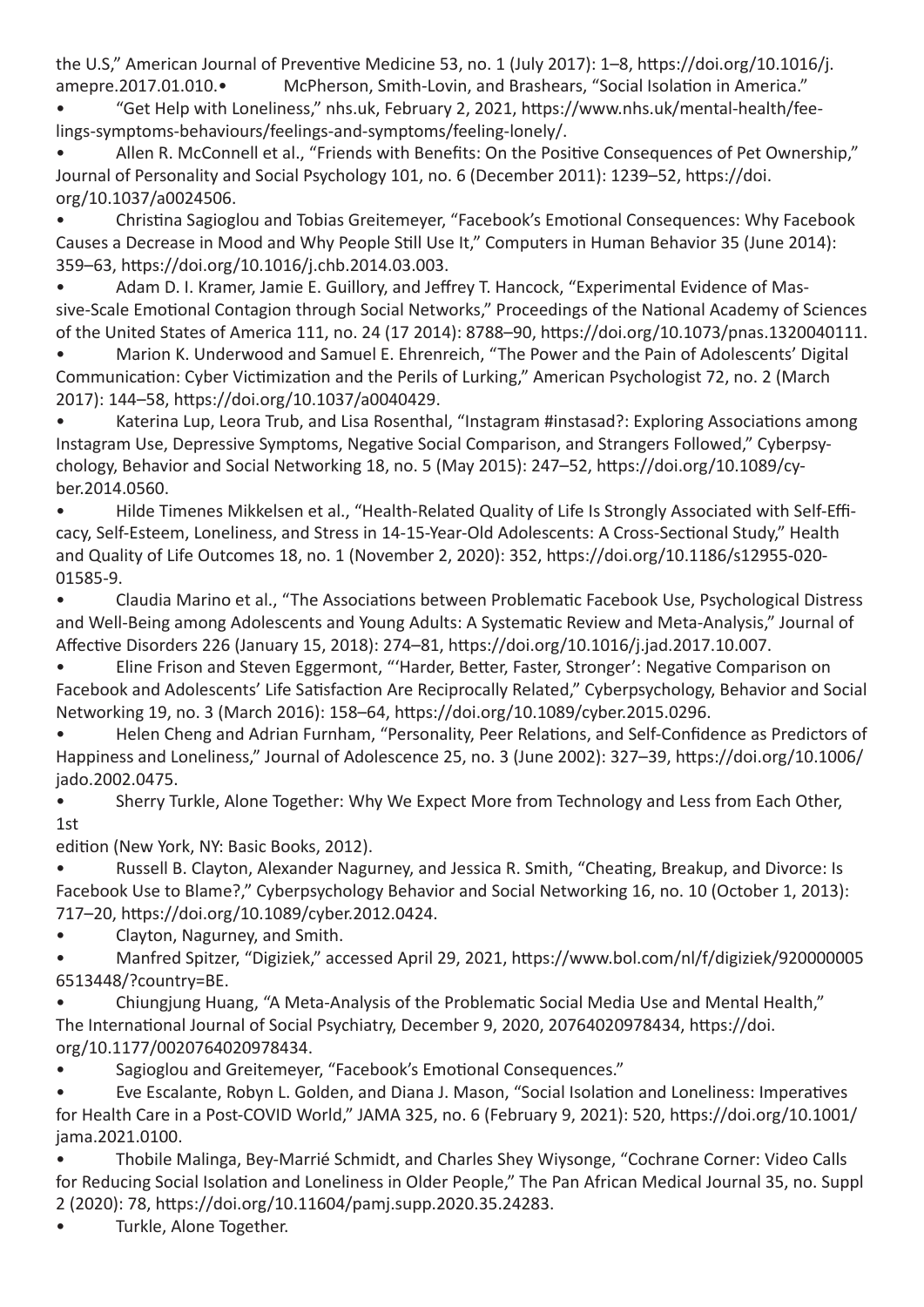Christine M. Lee, Jennifer M. Cadigan, and Isaac C. Rhew, "Increases in Loneliness Among Young Adults During the COVID-19 Pandemic and Association With Increases in Mental Health Problems," The-Journal of Adolescent Health: Official Publication of the Society for Adolescent Medicine 67, no. 5 (November 2020): 714–17, https://doi.org/10.1016/j.jadohealth.2020.08.009.

Annette W. M. Spithoven et al., "Adolescents' Loneliness and Depression Associated with Friendship Experiences and Well-Being: A Person-Centered Approach," Journal of Youth and Adolescence 46, no. 2 (February 2017): 429–41, https://doi.org/10.1007/s10964-016-0478-2.

• Tanya T. Nguyen et al., "Predictors of Loneliness by Age Decade: Study of Psychological and Environmental Factors in 2,843 Community-Dwelling Americans Aged 20-69 Years," The Journal of Clinical Psychiatry 81, no. 6 (November 10, 2020), https://doi.org/10.4088/JCP.20m13378.

Pamela Qualter et al., "Reciprocal Prospective Relationships Between Loneliness and Weight Status in Late Childhood and Early Adolescence," Journal of Youth and Adolescence 47, no. 7 (July 2018): 1385–97, https://doi.org/10.1007/s10964-018-0867-9.

Tjalling Jan Holwerda et al., "Feelings of Loneliness, but Not Social Isolation, Predict Dementia Onset: Results from the Amsterdam Study of the Elderly (AMSTEL)," Journal of Neurology, Neurosurgery, and Psychiatry 85, no. 2 (February 2014): 135–42, https://doi.org/10.1136/jnnp-2012-302755.

William D. S. Killgore et al., "Loneliness during the First Half-Year of COVID-19 Lockdowns," Psychiatry Research 294 (December 2020): 113551, https://doi.org/10.1016/j.psychres.2020.113551.

Rona Dury, "Social Isolation and Loneliness in the Elderly: An Exploration of Some of the Issues," British Journal of Community Nursing 19, no. 3 (March 2014): 125–28, https://doi.org/10.12968/ bjcn.2014.19.3.125.

• Manfred Spitzer, "Eenzaamheid : de impact van sociaal isolement," accessed April 28, 2021, https:// www.bibliotheek.be/catalogus/manfred-spitzer/eenzaamheid-de-impact-van-sociaal-isolement/boek/library-marc-vlacc\_10156206. p15

Ricardo Pagan, "Gender and Age Differences in Loneliness: Evidence for People without and with Disabilities," International Journal of Environmental Research and Public Health 17, no. 24 (December 8, 2020), https://doi.org/10.3390/ijerph17249176.

Hilde Timenes Mikkelsen et al., "Health-Related Quality of Life Is Strongly Associated with Self-Efficacy, Self-Esteem, Loneliness, and Stress in 14-15-Year-Old Adolescents: A Cross-Sectional Study," Health and Quality of Life Outcomes 18, no. 1 (November 2, 2020): 352, https://doi.org/10.1186/s12955-020- 01585-9.

Jiska Cohen-Mansfield et al., "Correlates and Predictors of Loneliness in Older-Adults: A Review of Quantitative Results Informed by Qualitative Insights," International Psychogeriatrics 28, no. 4 (April 2016): 557–76, https://doi.org/10.1017/S1041610215001532.

Thanée Franssen et al., "Age Differences in Demographic, Social and Health-Related Factors Associated with Loneliness across the Adult Life Span (19-65 Years): A Cross-Sectional Study in the Netherlands," BMC Public Health 20, no. 1 (August 6, 2020): 1118, https://doi.org/10.1186/s12889-020-09208-0.

Spitzer, "Eenzaamheid." p160

Pagan, "Gender and Age Differences in Loneliness."

Mikkelsen et al., "Health-Related Quality of Life Is Strongly Associated with Self-Efficacy, Self-Esteem, Loneliness, and Stress in 14-15-Year-Old Adolescents."

Robyn J. McQuaid et al., "The Burden of Loneliness: Implications of the Social Determinants of Health during COVID-19," Psychiatry Research 296 (February 2021): 113648, https://doi.org/10.1016/j. psychres.2020.113648.

Cohen-Mansfield et al., "Correlates and Predictors of Loneliness in Older-Adults."

Franssen et al., "Age Differences in Demographic, Social and Health-Related Factors Associated with Loneliness across the Adult Life Span (19-65 Years)."

F. Bu, A. Steptoe, and D. Fancourt, "Who Is Lonely in Lockdown? Cross-Cohort Analyses of Predictors of Loneliness before and during the COVID-19 Pandemic," Public Health 186 (September 2020): 31–34, https://doi.org/10.1016/j.puhe.2020.06.036.

McQuaid et al., "The Burden of Loneliness."

Amy Freedman and Jennifer Nicolle, "Social Isolation and Loneliness: The New Geriatric Giants: Approach for Primary Care," Canadian Family Physician Medecin De Famille Canadien 66, no. 3 (March 2020):